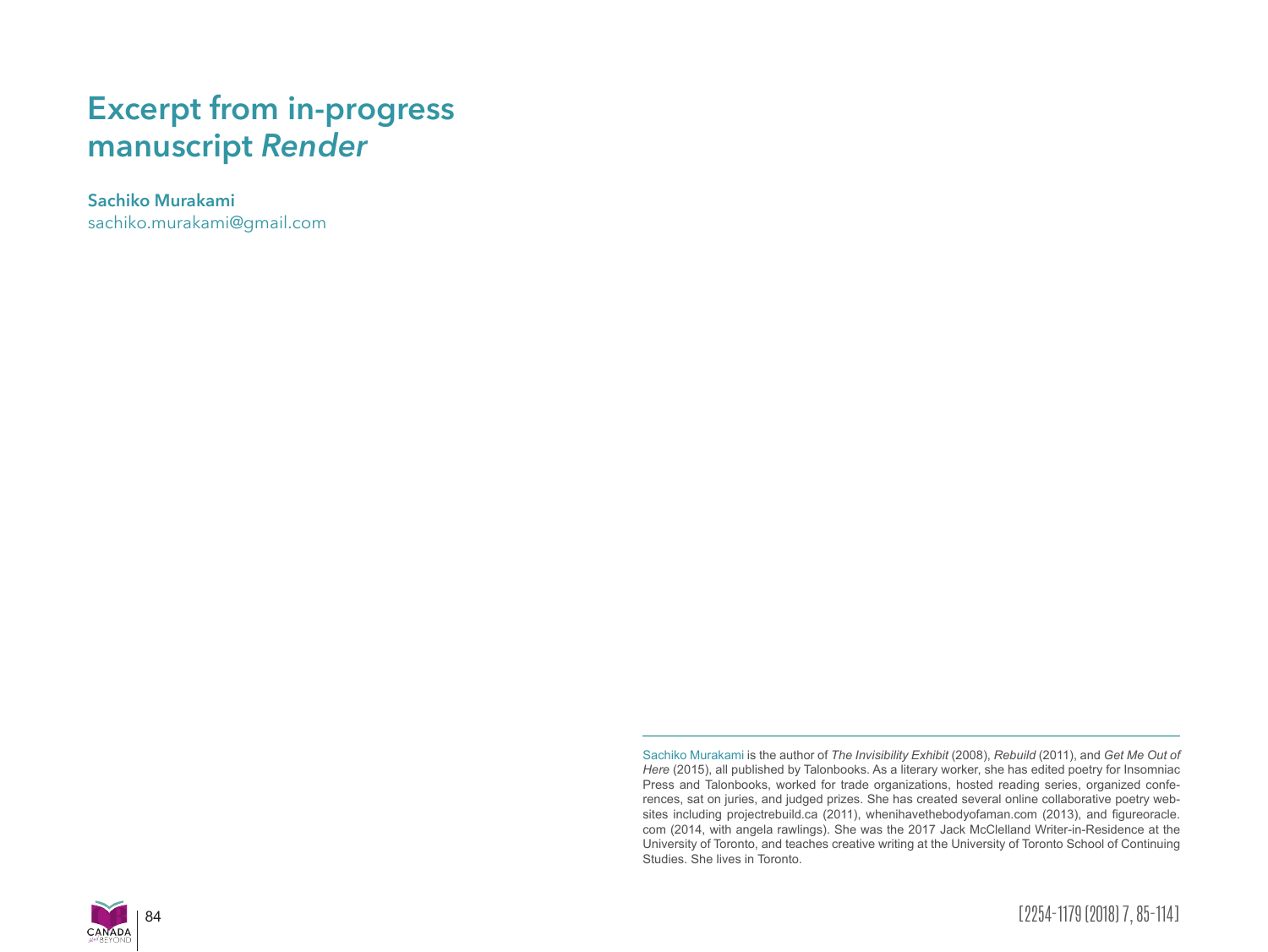## MINDMAP OT THE REAL WORLD

## COMOX STREET

I have amnesia. I come to and I am in an unfamiliar house watching a touching movie with strangers. I am surprised that it is so moving because it is a Disney after-school special. The lead male is attractive in a late-teenage way. Dark hair, rebellious, dangerous, but ultimately he cares deeply for the female lead. I get up to go after the movie ends and the strangers all snicker at me. I can't find my shoes. I get increasingly upset that I don't know where or when I am. The really heartbreaking moment is when they tell me it is November, not July as I had thought. Apparently they had found me on a slut-review website. I came over and fucked all of them in turn. I remember nothing.

#### TENTH AND OAK

I am a man manipulating other men into giving me drugs. Lots of people are living in my house, using it as a movie set. I am high among familiar men, some of them mentors. I wake up, still dreaming, and find photos on my phone. Some are sexualized photos of children. I am confused and horrified. An investigation begins. We are, rightly, charged with child abuse.

## CAMBIE STREET BRIDGE

I am in a fantasy land where I feel peace. I make an impassioned speech about sunflowers to a swirling prophetess. She agrees to let me stay, and implies that my path will be paved with sunflowers, but I will have to slay the dragon. I set out on my journey. Then, without warning, long before the appointed time, the dragon descends. It is metallic, cruel, mocking. It tells me to go back where I came from. I try my hand at bravery and it eats me. I slosh around in its stomach. When I escape, I charge it again. It picks me up in its teeth and very rapidly flies with the intention of slamming me into a wall.

## CORDOVA AND CAMPBELL

I decide to work for my father at his store. He sits, as usual, in his office, watching a squirrel video on his computer that in the dream is erotic. He calls his business partner to confirm my rate of pay, \$19 per hour, which is four dollars more than he would pay my sister. I try to explain that she won't be able to do it because she has her own job now. I am stuck in a family business, unhappy, but my father is happy so I take my place at his side.



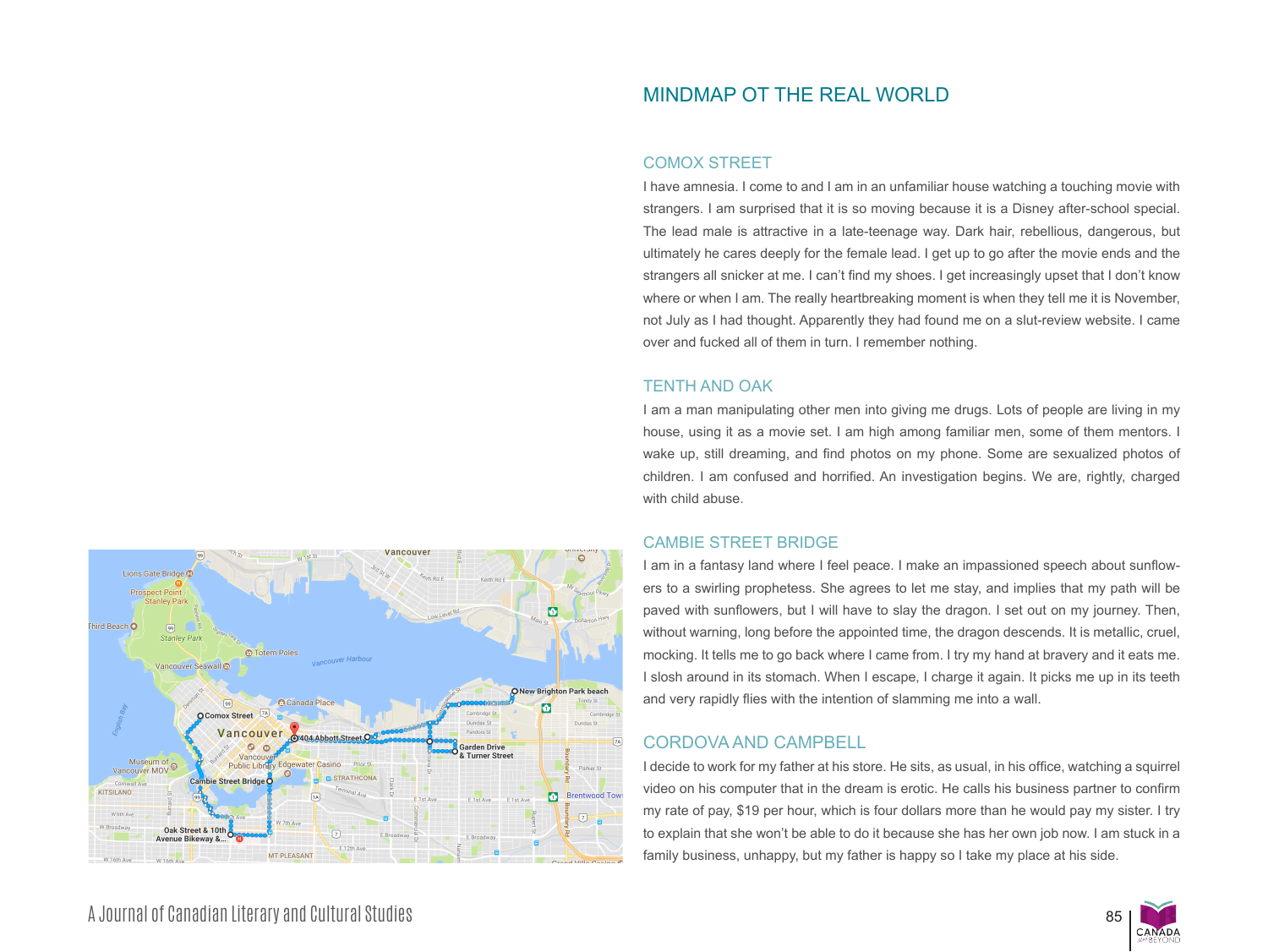#### NEW BRIGHTON PARK

I am dining with fashionable people. My water glass is full of frogspawn. I try to get some fresh water but it comes out of the tap sloppy and full of frogspawn. As it turns out, someone has cursed my water supply. I can barely choke down the slimy water but I am dying of thirst so I have to.

#### HASTINGS AND VICTORIA

I win \$25 000 for a really good speech.

#### TURNER AND SEMLIN

When we arrive at the airport, my sister and I are in line for the bus; we realize at the last minute that we had neglected to get tickets. She prints some out at a machine. There is a long, rambling passage from a badly written erotic novel written on the ticket, so instead of a regular-sized ticket ours is quite long. I don't understand, but my sister is looking at me knowingly. It is, apparently, from a piece of writing attributed to me online, which we need to present to the authorities to verify my identity. I am livid. Why would she pick this, obviously not my writing, when so much of my actual writing is on the Internet?

#### ABBOTT AND HASTINGS

I visit my mother in a high-rise shelter. I am just dropping by but as it turns out she is living there because in her own place the auditory hallucinations keep her from sleeping. I try to reason with her but she doesn't believe me. I lie down with her and she curls into my empty spaces like a child. I am very tired but I can't sleep. I am worried they will tow my car. I am worried about bedbugs. I go downstairs to get us lattes from the hipster coffee shop downstairs. It is hard to find my way back, because I am in unfamiliar territory, and so tired.

## THE EXACT NATURE OF MY WRONGS

Evidential hip still won't swing through the full arc

of the present moment

fulcrum stuck in time when the locomotive urge toward the future

meets the bound and gagged girl

stop here, now take a photo for the archives

gather the weight of her regret and take her to your bed then

friend her on Facebook and leave her to her walk of shame

picture this: Princess Street, 4 am a girl limps and considers

joining a yoga class and then pukes again

keeps walking toward the future with its

endless possible outcomes they keep telling her will they keep telling

her will the present open as a hip in asana or will it seize as it did

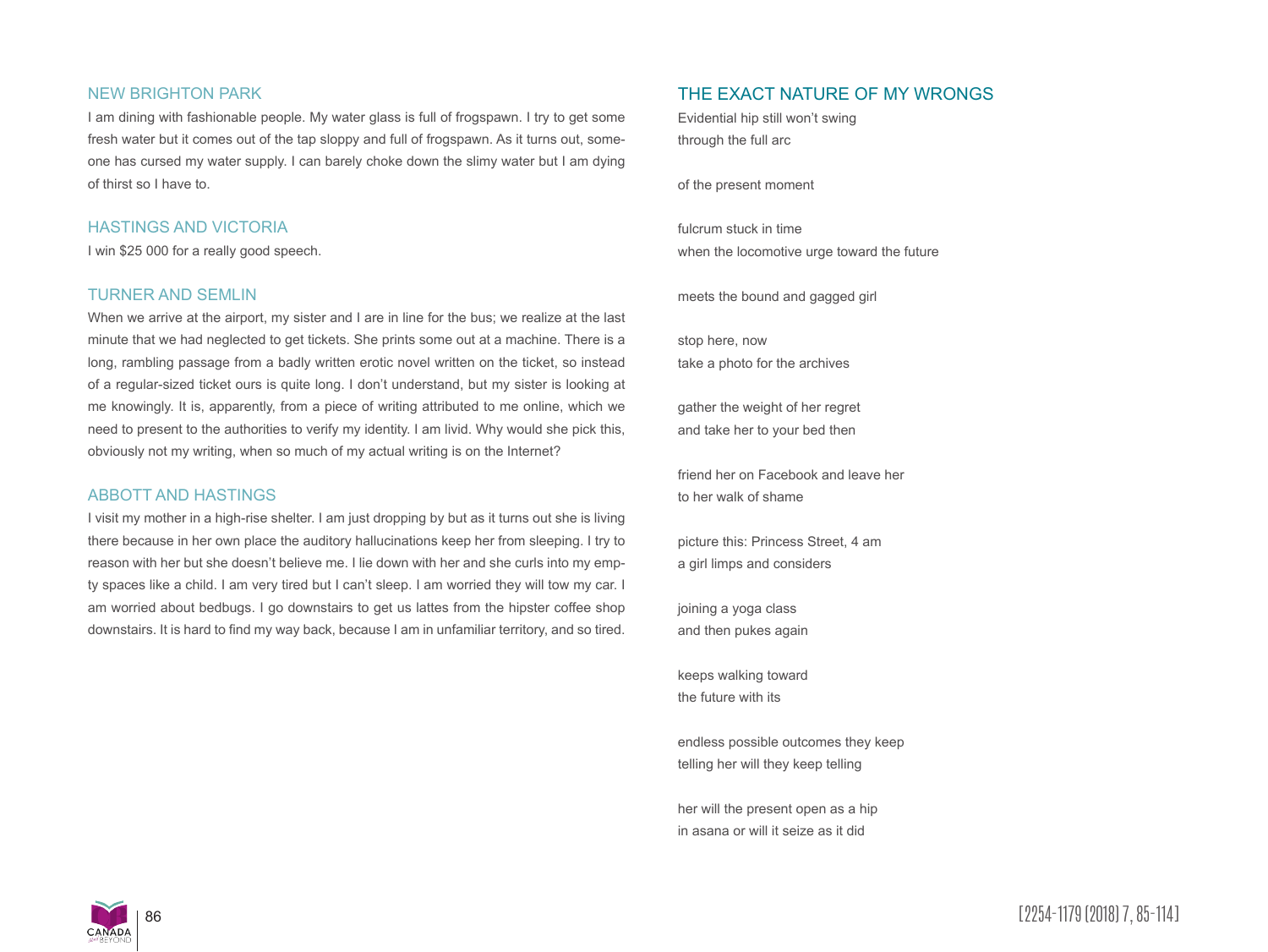## FOLLOWING THE LEADER

| that first night and every                                           | 1. A game moves forward from failure, starts the process of we.                 |
|----------------------------------------------------------------------|---------------------------------------------------------------------------------|
| night she woke again in the same<br>sick truth of her immutable body | 2. Feel free to assume a few things about yourself based on your shadow's gait. |
| or will she                                                          | 3. Close your eyes and try to copy me.                                          |
| stay in the sigh                                                     | 4. Now tell me how that felt.                                                   |
| sigh in here                                                         | 5. The humiliated lead the humiliated, standards limping.                       |
| size of her                                                          | 6. I move my hand thus and my mind moves with it, for once.                     |
| no stay here                                                         | 7. Without depth, I mimic dots on a page.                                       |
| he's here in my sigh he's                                            | 8. I can hear him walking, and I want to fall in step. I am mostly this moment. |
| almost here                                                          | 9. We make brunch plans. I've always hated brunch.                              |
| walk the track of a sigh                                             | 10. Let's go over that one more time.                                           |
| and rehash your story                                                | 11. Am I doing this right?                                                      |
| what it was like, what happened, and what it's like today            | 12. Sure, I'll be your footnote. Where should I stand?                          |

when the dark closed around her